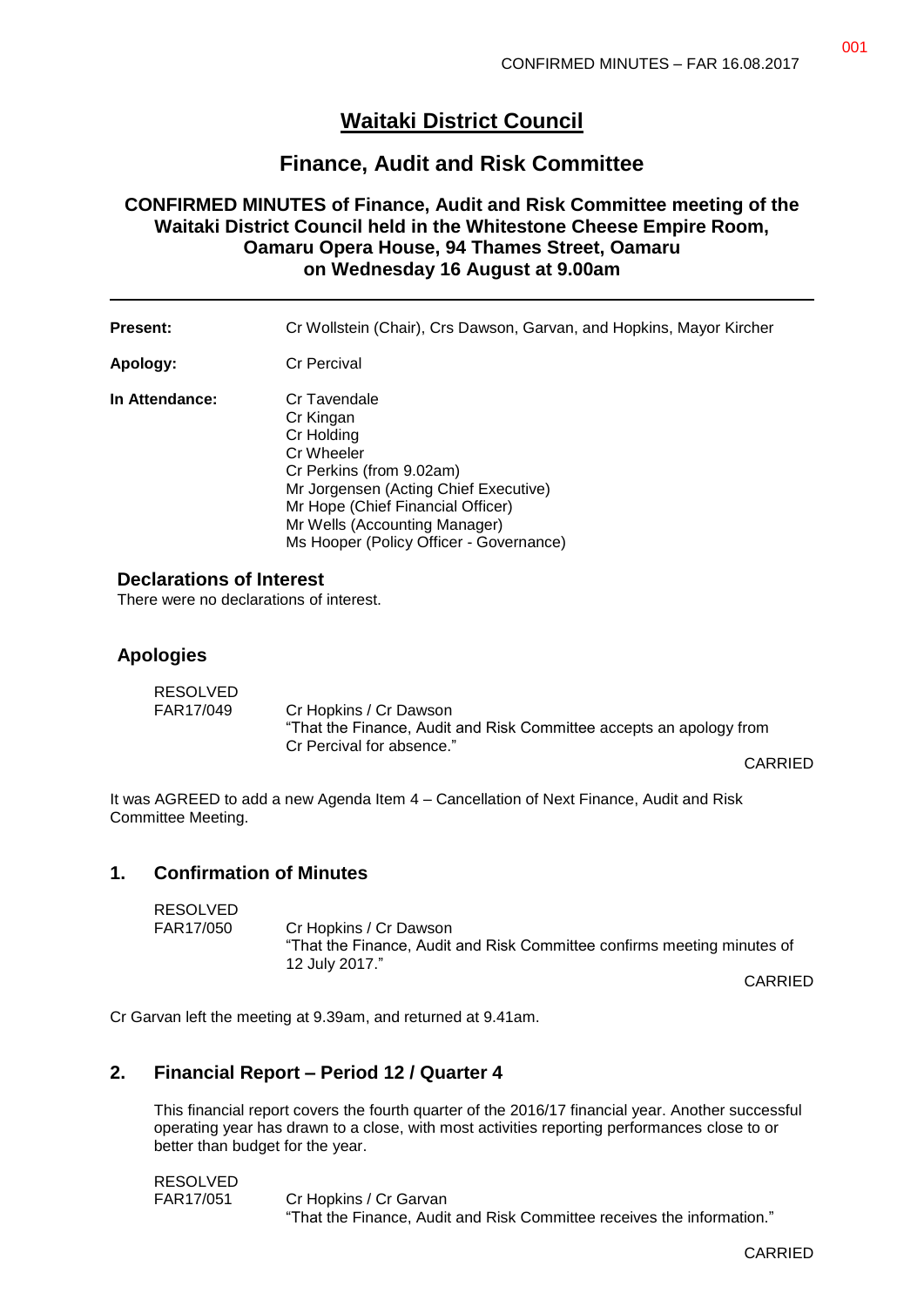### **3. Corporate Services Group Activity Report to 31 July 2017**

This memorandum provides an update to the Committee on various finance, information management and business development related matters.

| <b>RESOLVED</b> |                                                                        |
|-----------------|------------------------------------------------------------------------|
| FAR17/052       | Cr Dawson / Cr Garvan                                                  |
|                 | "That the Finance, Audit and Risk Committee receives the information." |

CARRIED

#### **4. Cancellation of Next Finance, Audit and Risk Committee Meeting**

Mr Hope recommended that the next Finance, Audit and Risk Committee Meeting, scheduled to be held on 13 September, be cancelled. The Carry Forward report would instead be brought to the full Council meeting on the same day.

| RESOLVED  |                                                                          |
|-----------|--------------------------------------------------------------------------|
| FAR17/053 | Cr Hopkins / Cr Dawson                                                   |
|           | "That the Finance, Audit and Risk Committee meeting originally scheduled |
|           | for 13 September 2017 be cancelled."                                     |

CARRIED

The Chair advised his intention to move the meeting into public excluded. The media left the meeting.

| <b>RESOLVED</b> |                                                                            |
|-----------------|----------------------------------------------------------------------------|
| FAR17/054       | Cr Hopkins / Mayor Kircher                                                 |
|                 | "That the public be excluded from the following part of the proceedings of |
|                 | this meeting, namely:                                                      |
|                 | Confirmation of Public Excluded Meeting Minutes 12 July 2017<br>$\bullet$  |
|                 | Insurance Renewals 2017/18<br>$\bullet$                                    |
|                 | Release of Public Excluded Information."                                   |

CARRIED

"The general subject of each matter to be considered while the public is excluded; the reasons for passing this resolution in relation to each matter, and the specific grounds under Section 48(1) of the Local Government Official Information and Meetings Act 1987 for the passing of this resolution are as follows:

| General subject of each matter                                                                                                                                                 | Reason for passing this resolution in relation to each                                                                                                                                                                                                                                                                                                                                                                    |
|--------------------------------------------------------------------------------------------------------------------------------------------------------------------------------|---------------------------------------------------------------------------------------------------------------------------------------------------------------------------------------------------------------------------------------------------------------------------------------------------------------------------------------------------------------------------------------------------------------------------|
| to be considered                                                                                                                                                               | matter - Section 48(1)                                                                                                                                                                                                                                                                                                                                                                                                    |
| Public Excluded:                                                                                                                                                               |                                                                                                                                                                                                                                                                                                                                                                                                                           |
| Confirmation of Public Excluded Meeting<br>$\bullet$<br>Minutes 12 July 2017<br>Insurance Renewals 2017/18<br>$\bullet$<br>Release of Public Excluded Information<br>$\bullet$ | To protect the privacy of natural persons.<br>Section $48(1)(a)$<br>(The disclosure of the information would cause)<br>unnecessary personal embarrassment to the persons<br>concerned).<br>To enable the Council to carry out commercial<br>negotiations without prejudice or disadvantage.<br>Section $48(l)(a)$<br>(Premature disclosure of the information would<br>detrimentally affect the Council's position in the |
|                                                                                                                                                                                | negotiations.)                                                                                                                                                                                                                                                                                                                                                                                                            |

These resolutions are made in reliance on Section 48(1) of the Local Government Official Information and Meetings Act 1987 and the particular interest or interests protected by Section 6 or Section 7 of the Act or Section 6 or Section 7 or Section 9 of the Official Information Act 1982, as the case may require, which would be prejudiced by holding of the whole or the relevant part of the proceedings of the meeting in public are as shown above (in brackets) with respect to each item."

#### **Refer to Public Excluded Minutes**